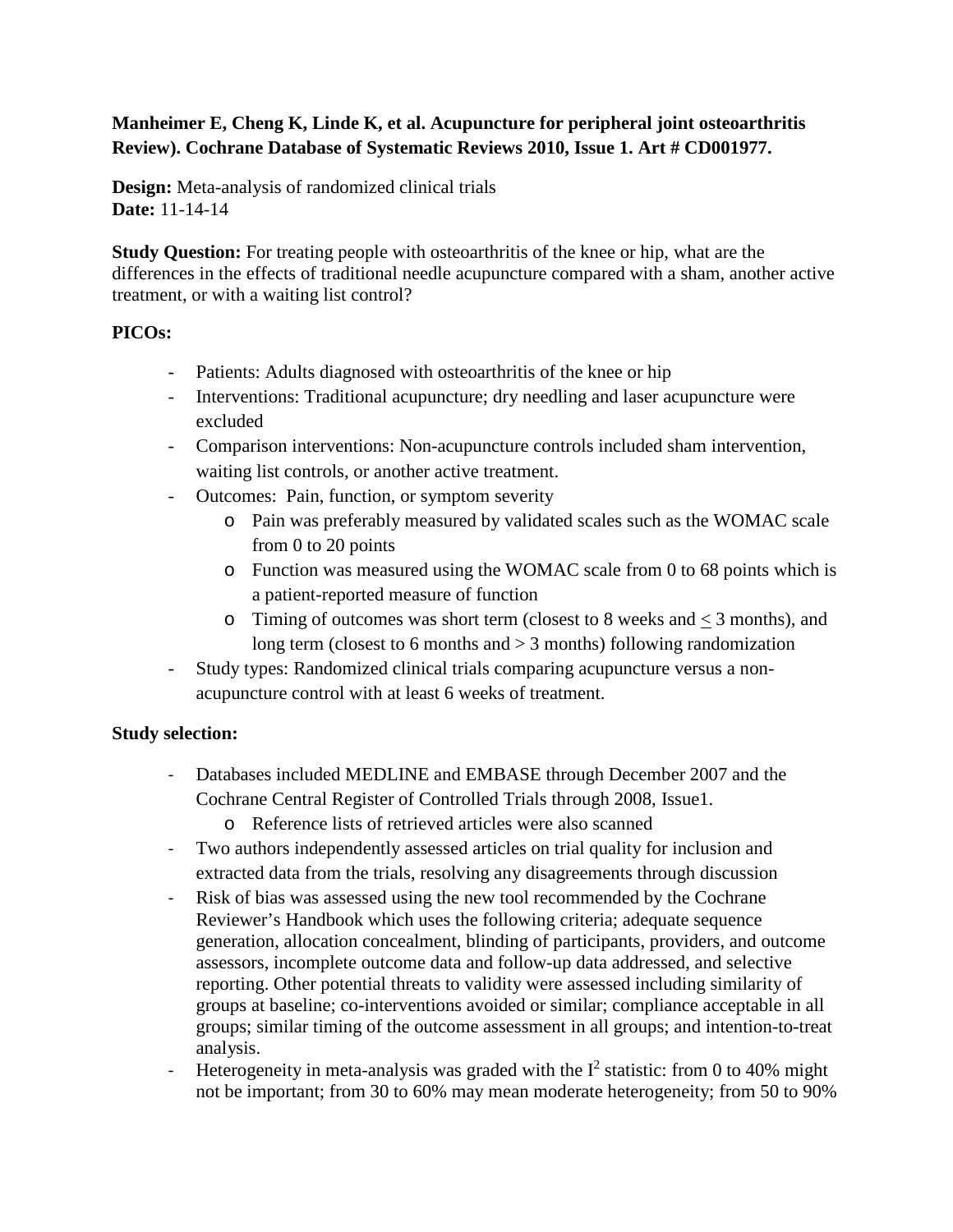may mean substantial heterogeneity, and from 75 to 100% was considerable heterogeneity. Data was not pooled if I<sup>2</sup> was between 75% and 100%. If I<sup>2</sup> was  $\geq$ 50%, the pooled results were interpreted with caution.

- Evaluated whether the meta-analyses of acupuncture met the MCID; The clinically relevant effects for knee osteoarthritis have been estimated to be standardized mean differences of 0.39 for WOMAC pain and 0.37 for WOMAC function
- The authors planned subgroup analyses on whether or not the sham used had any physiological activity, high vs low quality trials, 7 clinical acupuncture variables, fixed effect as a sensitivity analysis, and 2 other sensitivity analyses.

#### **Results:**

- 16 studies with 3498 people were included in the analysis of results
- 12 RCTs included only people with OA of the knee, 3 only OA of hip, and one of both
- 20 studies were excluded that did not meet the inclusion criteria
- All studies but one were published in English.
- The following comparisons were evaluated:
	- 1) Acupuncture versus a sham intervention;
		- 2) Acupuncture versus a waiting list;
		- 3) Acupuncture versus another active treatment;

4) Acupuncture plus another active treatment versus that other active treatment alone. Different joints were analyzed in separate joint specific meta-analyses

- Only 2 of the 5 high quality trials had any obvious methodological flaws and these were due to higher drop-out rates in the sham or control group than in the acupuncture group which contributes to some risk of bias. The shams used in three of the sham-controlled trials may not have sufficiently blinded participants to the treatment being evaluated.

In comparing acupuncture vs a sham control, meta-analysis pooled data from nine studies at 8 weeks (short-term), 8 involving knee OA and one involving hip OA

- o The pooling of outcome data took the form of a standardized mean difference (SMD), in which group differences are expressed in terms of standard deviations (by convention, less than 0.2 SD is no difference, 0.2 to 0.5 SD is a small difference, 0.5 to 0.8 SD is a moderate difference, and more than 0.8 SD is a large difference)
- o The pooled SMD from the 9 studies (1835 participants) showed small but statistically significant improvements in OA pain, with a -0.28 SD (95% confidence interval from -0.45 to -0.11), but the results had substantial heterogeneity ( $I^2$  was 64%).
	- In a subgroup analysis restricted to the knee-only trials, results were unchanged
	- In a subgroup analysis restricted to only the 5 high quality trials (all were knee RCTS) for short-term pain, results were similar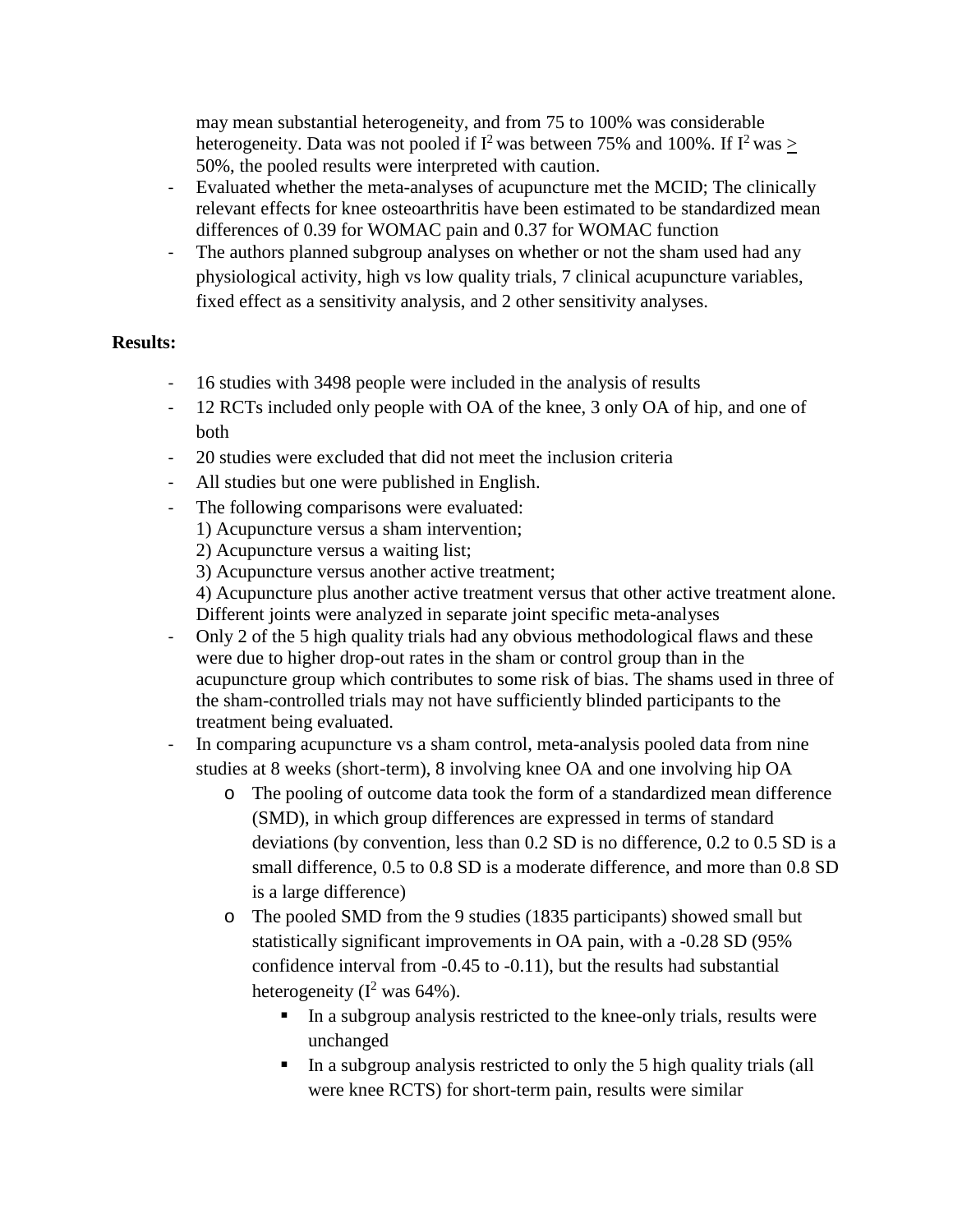- o The pooled SMD from 9 studies (1829 participants) showed small but statistically significant improvements in OA function, with a -0.28 SD (95% confidence interval from -0.46 to -0.09), but the results had substantial heterogeneity ( $I^2$  was 69%)
- o Three of the nine trials showed effect estimates that met the pre-defined clinical relevance thresholds of 0.37 and 0.39 for pain and function respectively, but the pooled estimates of -0.28 for pain and function did not meet the MCID threshold.
- In comparing acupuncture vs a sham control, meta-analysis pooled data from 4 studies (1399 participants) at 6 months (long-term), all involving knee OA
	- o The pooled SMD from the 4 studies showed borderline statistically significant, clinically irrelevant improvements in knee OA pain, with a -0.10 SD (95% confidence interval from -0.21 to -0.01), but the results were homogeneous ( $I^2$  was 0%)
	- o The pooled SMD from the 4 studies showed statistically non-significant, clinically irrelevant improvements in knee OA function, with a -0.11 SD (95% confidence interval from -0.22 to 0.00), but the results were homogeneous  $(I^2)$ was 2%)
- In comparing acupuncture with a waiting list control, acupuncture was associated with large clinically relevant, short-term improvements in OA pain (-0.96 SD, -1.19) to -0.72; 4 trials; 884 participants;  $I^2 = 41\%$ ), and function (-0.89 SD, -1.18 to -0.60; 3 trials; 864 participants;  $I^2 = 64\%$ ). There was moderate heterogeneity, but the benefits of acupuncture in each individual trial, as well as the pooled effect, were much larger than the predefined thresholds for clinical relevance.
- Only one trial (Foster 2007) with 218 patients evaluated acupuncture as an adjuvant to an exercise based physiotherapy program (including supervised plus home exercises) which did not result in any greater improvements than the exercise based physiotherapy program alone.
- Acupuncture plus another active treatment versus that other active treatment alone trials could not be pooled and included only individual study results.
- Some minor side effects of acupuncture were minor bruising and bleeding at needle insertion sites. No serious adverse events were reported to be associated with acupuncture. The frequency of adverse events was similar between the acupuncture and control groups.

#### **Authors' conclusions:**

The effects of true acupuncture relative to sham did not meet the pre-specified thresholds for clinical relevance. The effects of acupuncture relative to sham acupuncture may be too small to be perceived by participants as beneficial and thus may not actually result in a significant functional improvement or a significant pain reduction. However, few if any other commonly used treatments for osteoarthritis meet these thresholds for minimal clinically important differences including NSAIDS.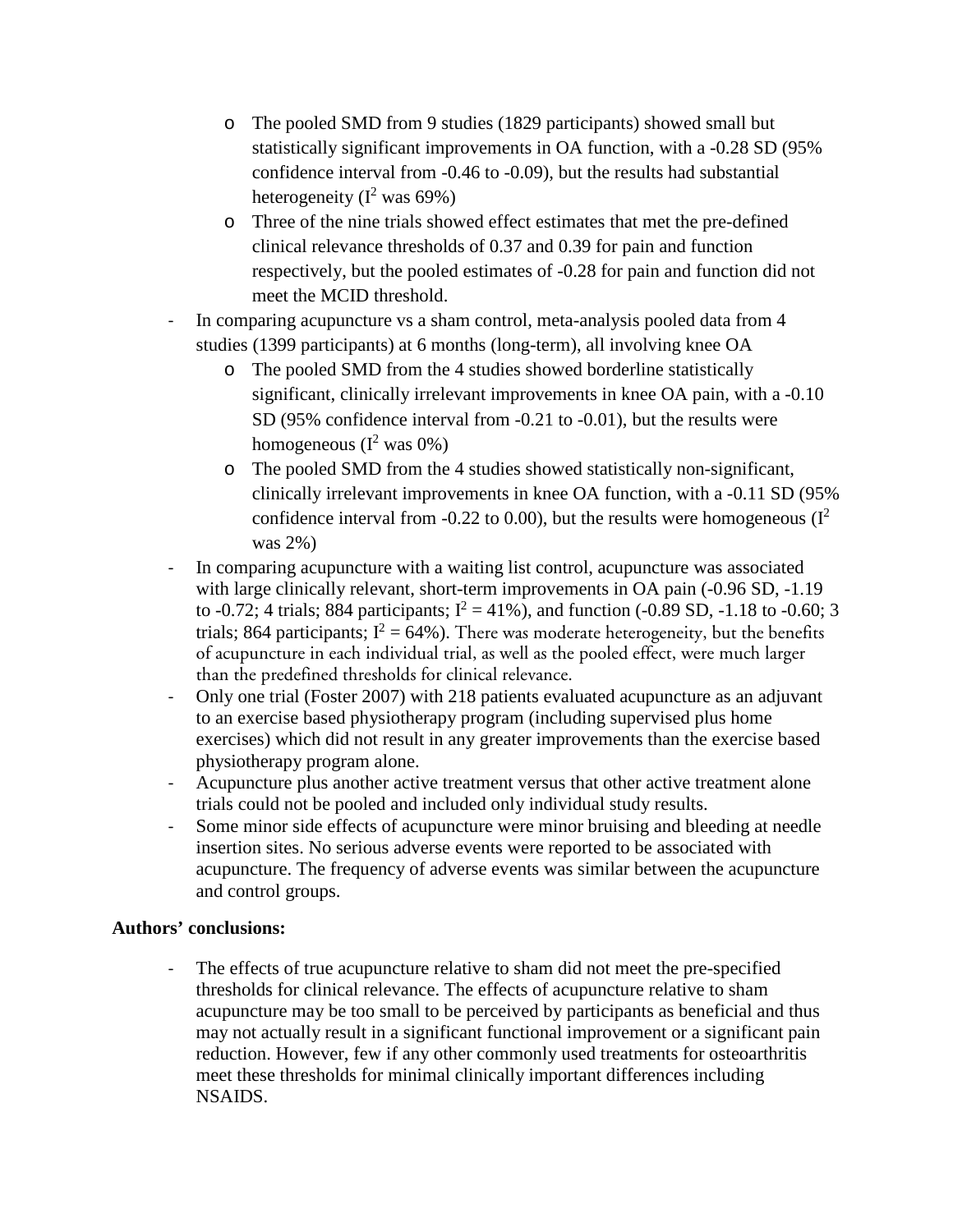- The effects of true acupuncture relative to a waiting list control and some of the other active treatment control groups did exceed the thresholds for clinical relevance. The only other non-pharmacological treatment for osteoarthritis with benefits close to or exceeding the thresholds for clinical relevance is exercise, with standardized mean differences of .39 for pain and .31 for function, relative to a non-exercise control group.
- Since sham acupuncture may not be an inert placebo, the studies suggest that people with osteoarthritis find meaningful benefits through acupuncture, although these benefits may be largely mediated through placebo effects.
- Since few if any OA treatments have specific effects that meet the threshold for clinically relevant benefits, this does not necessarily mean that there are no effective treatments for osteoarthritis. It might mean instead that the threshold for clinical relevance is too high for any individual treatment alone, and that a multidisciplinary approach to OA patient management, with a focus on combining several nonpharmacological therapies is necessary.
- The relative benefits of acupuncture compared with other treatments cannot be reliably assessed, because for most OA treatments there are small effect sizes with wide confidence intervals. It is unreliable to estimate the relative effects of acupuncture compared to other active treatments using indirect comparisons.
- There were no adverse events associated with acupuncture in this review.

#### **Comments:**

- The pooled **short-term** results for pain and function comparing acupuncture vs a sham control show;
	- o Overall low quality evidence
	- o Small, statistically significant effect sizes for OA pain and function  $(SMD = -0.28)$
	- o Clinically significant thresholds established were not met  $(SMD = 0.39$  for WOMAC pain and 0.37 for WOMAC function)
	- o Substantial heterogeneity ( $I^2 = 64\%$  and 69%)
	- o Improvement in pain on a scale of 0 to 20 was only 0.9 points greater in the acupuncture group than in the sham group ( $MCID = 1.3$  points).
	- o Improvement in function on a scale of 0 to 68 was only 2.7 points better in the acupuncture group than in the sham group ( $MCID = 3.6$  points).
- The pooled **long-term** results for pain and function comparing acupuncture vs a sham control show;
	- o Overall high quality evidence
	- o Very small, borderline or statistically non-significant effect sizes for OA pain  $(SMD = -0.10)$  and function  $(SMD = -0.11)$
	- o Clinically significant thresholds established were not met  $(SMD = 0.39$  for WOMAC pain and 0.37 for WOMAC function)
	- $\circ$  Homogeneous results ( $I^2 = 0\%$  and 2%)
	- o Improvement in pain on a scale of 0 to 20 was only 0.4 points greater in the acupuncture group than in the sham group ( $MCID = 1.3$  points).